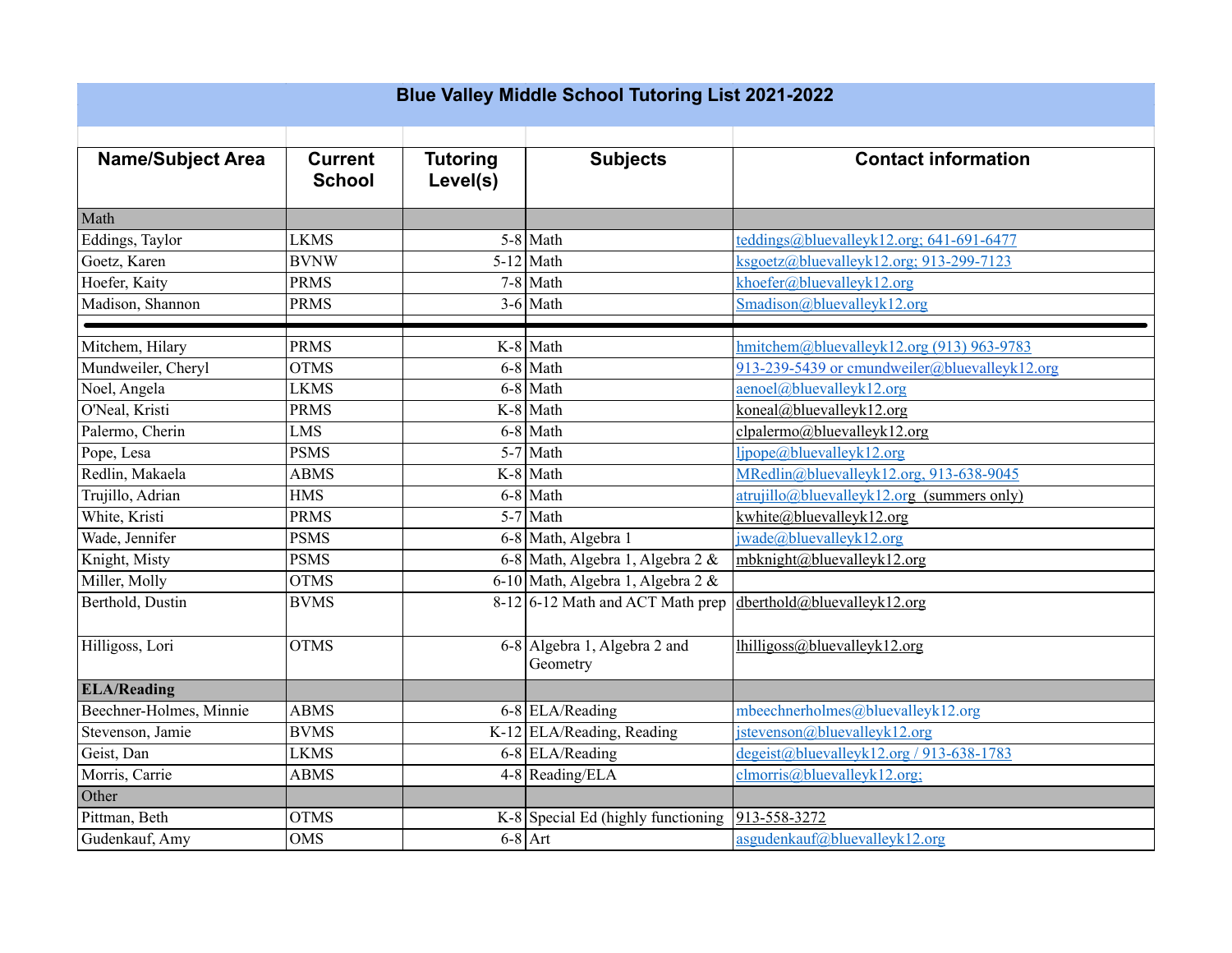| Choi, So                 | <b>LMS</b>  | 913-620-4130<br>$k-12$ Art, Portfolio Prep                                                                                           |
|--------------------------|-------------|--------------------------------------------------------------------------------------------------------------------------------------|
| Schmidt, Jake            | <b>ABMS</b> | 7-12 Social Studies<br>jjschmidt@bluevalleyk12.org                                                                                   |
| Shi, Sammy               | <b>ABMS</b> | ashi@bluevalleyk12.org<br>Chinese                                                                                                    |
| Grusenmeyer, Molly       | <b>PRMS</b> | $6-8$ FACS<br>mgrusenmeyer@bluevalleyk12.org                                                                                         |
| Gavin, Elyssa            | <b>OMS</b>  | $6-8$ ESOL<br>egavin@bluevalleyk12.org or 620-640-4959                                                                               |
| Scheumann, Traci         | <b>LKMS</b> | $6-8$ ESOL<br>tscheumann@bluevalleyk12.org                                                                                           |
| Mason, Allie             | <b>PRMS</b> | 6-8 Executive Functioning<br>amswank@bluevalleyk12.org                                                                               |
| Mead, Christie           | <b>HMS</b>  | CMead@bluevalleyk12.org<br>6-9th Executive Functioning                                                                               |
| Waldon, Shannon          | <b>LMS</b>  | snwalden@bluevalleyk12.org/913-461-3083<br>6-8 Science                                                                               |
| Crow, Wesley             | <b>HMS</b>  | 6-12 Brass instruments                                                                                                               |
| <b>World Language</b>    |             |                                                                                                                                      |
| Ellouz, Hela             | <b>LMS</b>  | $6-12$ French<br>hellouz@bluevalleyk12.org                                                                                           |
| Parker, Janelle          | <b>LMS</b>  | jparker@bluevalleyk12.org<br>6-8 Spanish, French                                                                                     |
| Young, Alyson            | <b>LMS</b>  | $6-12$ Spanish<br>amyoung@bluevalleyk12.org                                                                                          |
| <b>Multiple Subjects</b> |             |                                                                                                                                      |
| Cordell, Michael         | <b>LMS</b>  | 6-8 Social Studies, Science,<br>ddcordell@bluevalleyk12.org; 913-293-5368<br>Writing, Math,<br>Organization/Executive<br>Munctioning |
| Hasselbring, Kelsey      | <b>BVM</b>  | 5-10 Organization, Study Skills,<br>khasselbring@bluevalleyk12.org<br>Homework Completion,<br>ELA/Reading                            |
| Fitzpatrick, Janie       | <b>PSMS</b> | 5-10 Reading, Ela, SS,<br>jlfitzpatrick@bluevalleyk12.org<br>Organization, Financial<br>Literacy $(6-12)$                            |
| Svilarich, Natalie       | <b>PSMS</b> | 6-12 Reading, ELA, ACT Prep,<br>nsvilarich@bluevalleyk12.org<br>Organization, Math 6-12 (up to<br>Pre-Calc)                          |
| Armistead, Julie         | <b>ABMS</b> | 4-8 Reading, Math or Written<br>jaarmistead@bluevalleyk12.org or 624-2334<br>language                                                |
| Young, Amy               | <b>PSMS</b> | 6-8 Reading, math, organization<br>ayoung@bluevalleyk12.org                                                                          |
| Gojcevic, Mary Ellen     | <b>BVMS</b> | 6-8 Reading, writing, research<br>mgojcevic@bluevalleyk12.org<br>skills                                                              |
| Tipton, Shelli (Dupree)  | <b>PSMS</b> | 5-10 Reading Strategies, writing,<br>stipton@bluevalleyk12.org<br>study skills, organization                                         |
| Jirovec, Donna           | <b>PSMS</b> | K-9 Reading, Writing, Study Skills,<br>$dijirovec@$ bluevalleyk12.org<br>Organization                                                |